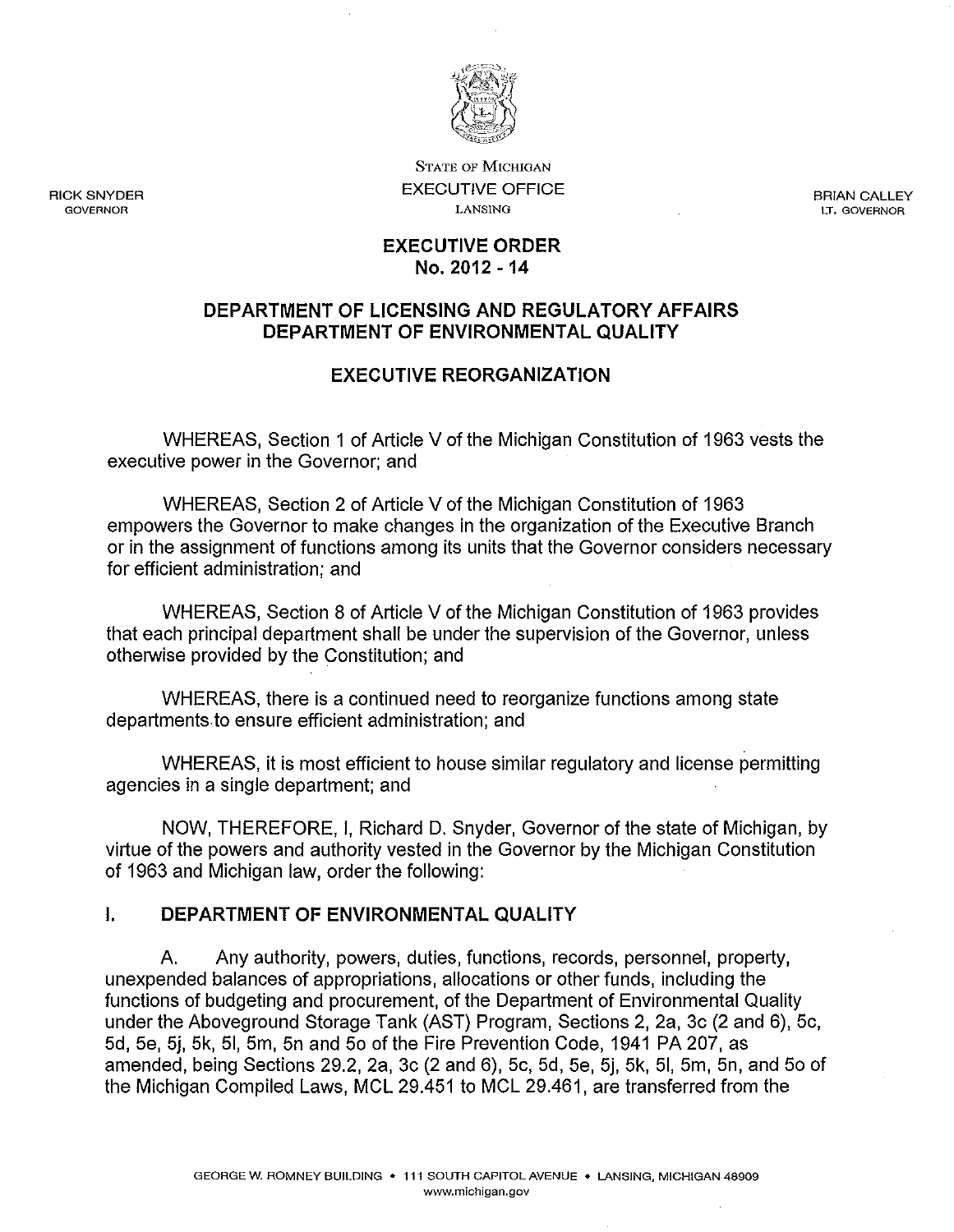Department of Environmental Quality to the Bureau of Fire Services, Department of Licensing and Regulatory Affairs.

B. Any authority, powers, duties, functions, records, personnel, property, unexpended balances of appropriations, allocations or other funds, including the functions of budgeting and procurement, of the Department of Environmental Quality under the Underground Storage Tank Program, created by Executive Reorganization Order 1994-4, Executive Order 1994-7, and 1994 PA451, MCl 324.21101 through 324.21113, are transferred from the Department of Environmental Quality to the Bureau of Fire Services, Department of Licensing and Regulatory Affairs.

C. The administration of Rule 336.1627, delivery vessels, vapor collection systems, of the Natural Resources and Environmental Protection Act NREPA, Act 451 of 1994, Part 55, specifically the acceptance and verification of documentation requirements described in the U.S. Environmental Protection Agency Method 27, is transferred from the Department of Environmental Quality to the Bureau of Fire Services, Department of Licensing and Regulatory Affairs. As part of this transfer, the Department of Environmental Quality will transfer to the Bureau of Fire Services, Department of Licensing and Regulatory Affairs, the Rule 627 database for tracking purposes. No administration of any other rules identified or referred to in Rule 336.1627 shall be transferred.

D. Any authority, powers, duties, functions, records, personnel, property, unexpended balances of appropriations, allocations or other funds, including the functions of budgeting and procurement, used, held, employed, available, or to be made available to the Department of Environmental Quality for the activities, powers, duties, functions, and responsibilities transferred by this Order are transferred to the Department of Licensing and Regulatory Affairs.

E. The director of the Department of Licensing and Regulatory Affairs, after consultation with the Director of the Environmental Quality, shall provide executive direction and supervision for the implementation of the transfers. The assigned functions shall be administered under the direction and supervision of the Director of the Department of Licensing and Regulatory Affairs.

F. Any authority, powers, duties and functions relative to the final agency decisions for cases arising under the authorities transferred under Section I., A. B. and C. of this Order are transferred from the Director of the Department of Environmental Quality to the Director of the Department of Licensing and Regulatory Affairs.

## **II. IMPLEMENTATION OF TRANSFERS**

A. The directors of the departments impacted by this Order shall immediately initiate coordination to facilitate the transfers and shall develop a memorandum of record identifying any pending settlements, issues of compliance with applicable federal and state laws and regulations, or other obligations to be resolved.